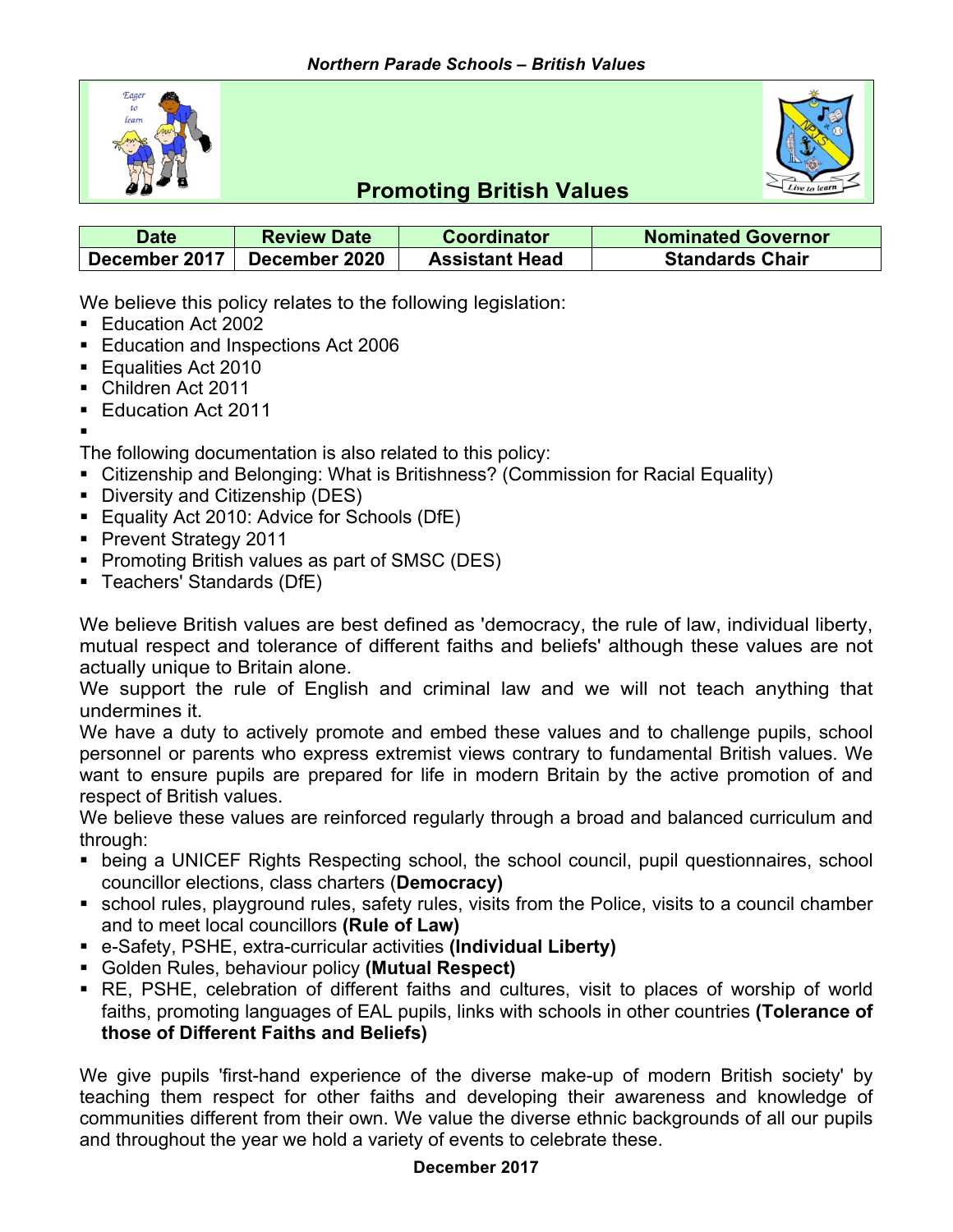We expect teachers to uphold public trust in the profession and maintain high standards of ethics and behaviour, within and outside school' and 'not to undermine fundamental British values'.

We aim to be judged at least good in all school inspections by ensuring that pupils understand the importance of British values and leave school ready to play their full part in British society.

We wish to work closely with the School Council and to hear their views and opinions as we acknowledge and support Article 12 of the United Nations Convention on the Rights of the Child that children should be encouraged to form and to express their views.

We as a school community have a commitment to promote equality. Therefore, an equality impact assessment has been undertaken and we believe this policy is in line with the Equality Act 2010.

We believe it is essential that this policy clearly identifies and outlines the roles and responsibilities of all those involved in the procedures and arrangements that is connected with this policy.

### **Aims**

- To actively promote and embed British values.
- To give pupils first-hand experience of the diverse make-up of modern British society.
- To challenge pupils, school personnel or parents who express extremist views contrary to fundamental British values.
- To keep our pupils safe and ensure they are prepared for life in modern Britain by the active promotion of and respect of British values.
- To share good practice within the school and with other schools.
- To ensure compliance with all relevant legislation connected to this policy.
- To work with other schools and the local authority to share good practice in order to improve this policy.

## **Responsibility for the Policy and Procedure**

### **Role of the Governing Body**

The Governing Body has:

- § delegated powers and responsibilities to the Executive Headteacher to ensure all school personnel and stakeholders are aware of and comply with this policy;
- responsibility for ensuring that the school is prepared for any type of inspection;
- responsibility for ensuring full compliance with all statutory responsibilities;
- responsibility for ensuring that the school complies with all equalities legislation;
- responsibility for ensuring funding is in place to support this policy;
- responsibility for ensuring all policies are made available to parents;
- the responsibility of involving the School Council in the development, approval, implementation and review of this policy;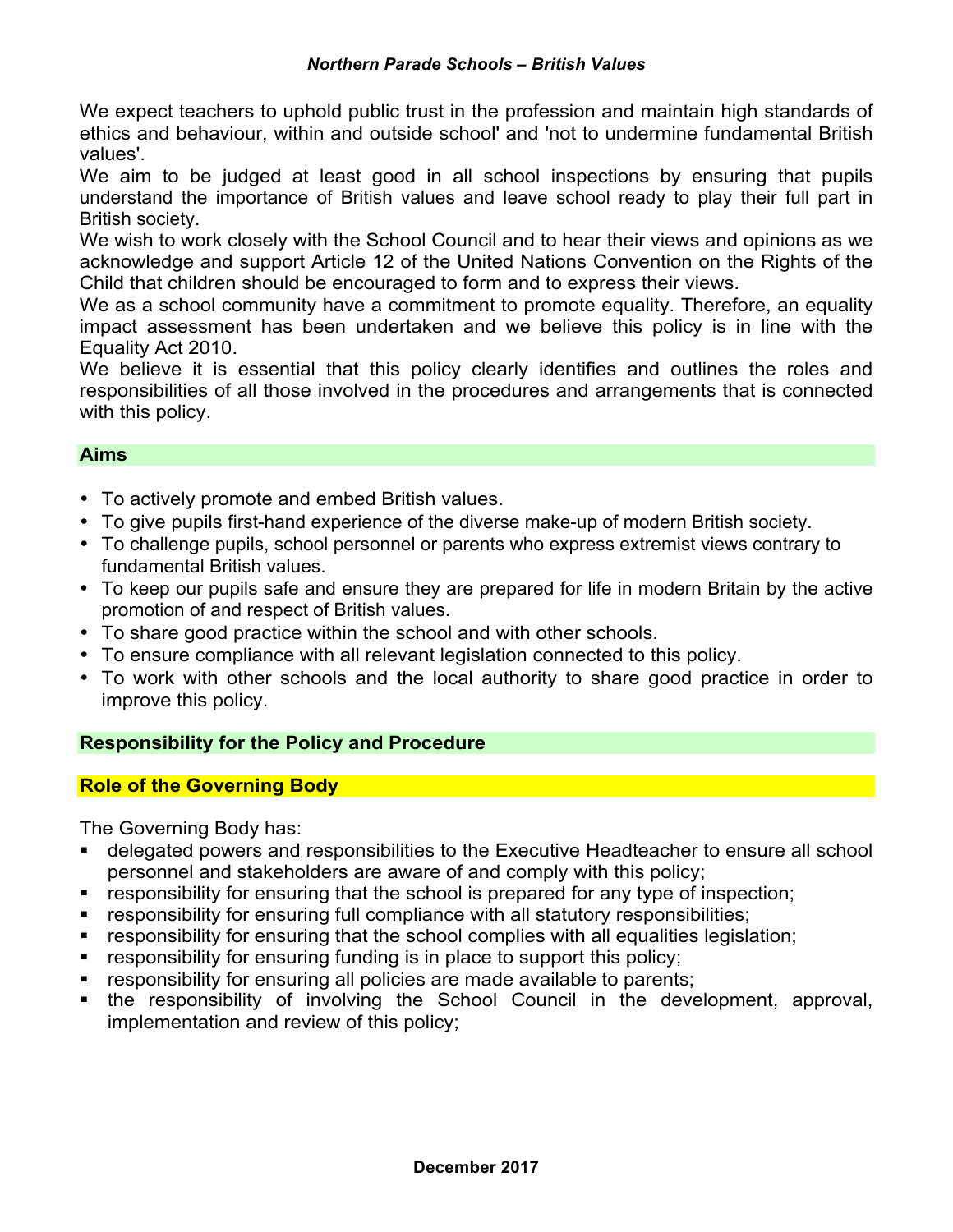#### **Role of the Executive Headteacher and Leadership Team**

The Headteacher and the Senior Leadership Team will:

- ensure all school personnel, pupils and parents are aware of and comply with this policy;
- be prepared for all types of school inspection;
- challenge any pupil, member of the school personnel, parent or governor who expresses opinions contrary to fundamental British values;
- **•** provide leadership and vision in respect of equality;
- **•** provide guidance, support and training to all staff:
- monitor the effectiveness of this policy by:
	- $\triangleright$  monitoring learning and teaching through observing lessons
	- $\triangleright$  monitoring planning and assessment
	- $\triangleright$  speaking with pupils, school personnel, parents and governors

#### **Role of the Nominated Governor**

The Nominated Governor will:

- work closely with the Headteacher;
- ensure this policy and other linked policies are up to date;
- ensure that everyone connected with the school is aware of this policy;
- **attend training related to this policy;**

#### **Role of School Personnel**

School personnel will:

- comply with all aspects of this policy;
- maintain high standards of ethics and behaviour within and outside school and not to undermine fundamental British values;
- work hard to maintain a positive ethos;
- work hard to maintain a safe and respected school environment;
- show respect for all members of the school community;
- develop positive working relationships with pupils, school personnel, parents and governors;
- **plan and deliver good to outstanding lessons;**
- have high expectations of their pupils;
- achieve high standards;
- work hard to maintain a positive ethos;
- **•** promote good behaviour;
- § work in partnership parents and carers keeping them up to date with their child's progress and behaviour at school;
- implement the school's equalities policy and schemes;
- report and deal with all incidents of discrimination;
- **EXECTE:** attend appropriate training sessions on equality;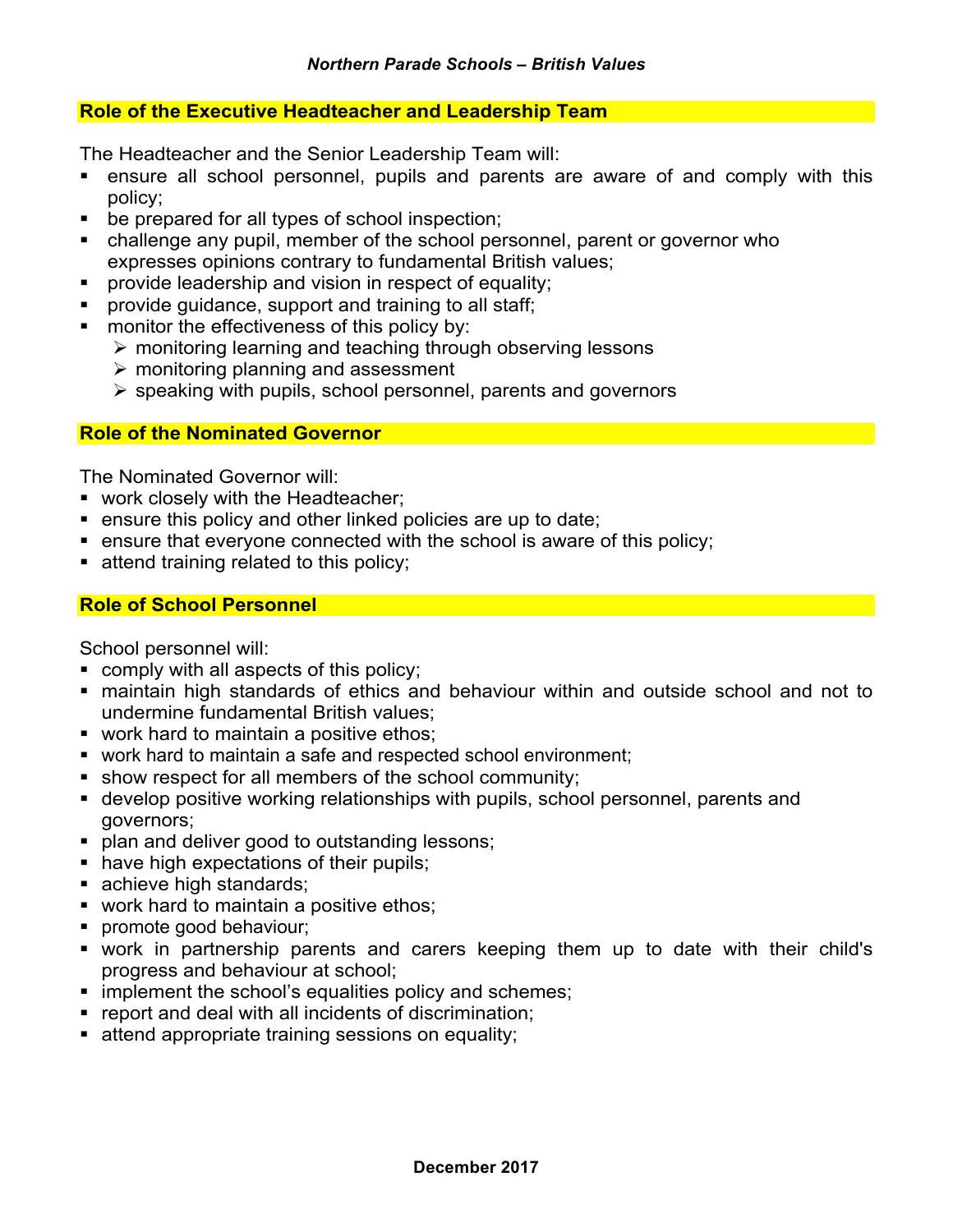# **Teaching British Values**

| <b>Year Group</b> | <b>Democracy</b>                                                                                                                                                             | <b>Rule of Law</b>                                                                                                                                               | <b>Individual</b><br>Liberty                                                                                                                       | <b>Mutual Respect</b>                                                                                                                                                       | <b>Tolerance of</b><br>those of                                                                                                                            |
|-------------------|------------------------------------------------------------------------------------------------------------------------------------------------------------------------------|------------------------------------------------------------------------------------------------------------------------------------------------------------------|----------------------------------------------------------------------------------------------------------------------------------------------------|-----------------------------------------------------------------------------------------------------------------------------------------------------------------------------|------------------------------------------------------------------------------------------------------------------------------------------------------------|
|                   |                                                                                                                                                                              |                                                                                                                                                                  |                                                                                                                                                    |                                                                                                                                                                             | <b>Different Faiths</b>                                                                                                                                    |
| <b>Foundation</b> | Class rules<br>School council                                                                                                                                                | Creating class<br>rules together                                                                                                                                 | Circle time                                                                                                                                        | Getting to know<br>you topic<br>Nativity                                                                                                                                    | Getting to know<br>you topic<br>Circle<br>Nativity                                                                                                         |
| Year 1            | School council<br>Voting<br>Evaluating own<br>behavior and<br>consequences<br>Team work                                                                                      | Safety rules DT<br>Scootability                                                                                                                                  | E-Safety<br>(smarties)<br><b>PHSE</b>                                                                                                              | Team<br>collaboration<br>(making<br>toys/transport)<br>performance                                                                                                          | <b>RE</b><br>Hinduism<br>Christianity<br>Places of<br>worship                                                                                              |
| Year <sub>2</sub> | School council<br>voting<br>Topic-Location,<br>location                                                                                                                      | Writing to Police<br>What a<br>wonderful world                                                                                                                   | Drama club<br>Homework club<br>Rocket<br>Maths group<br>Choir                                                                                      | Location,<br>location<br>Knocking down<br>Mountbatten<br>center                                                                                                             | <b>RE</b><br>Hinduism<br>Christianity<br>Nativity at<br>church                                                                                             |
| Year <sub>3</sub> | PSHE/SEAL<br>New beginnings<br>School council<br>decisions, class<br>and school<br>values<br>Topic WW2-how<br><b>Britain was</b><br>affected and the<br>causes of the<br>war | <b>PSHE/SEAL</b><br>New beginnings<br>Rules of the<br>class, school<br>values<br>Topic WW2-how<br><b>Britain was</b><br>affected and the<br>causes of the<br>war | PSHE: me and<br>my feelings<br>Me and my<br>relationships<br>Me and growing<br>and changing                                                        | <b>SEAL: Getting</b><br>on and falling<br>out<br>Relationships<br>PSHE: Me and<br>my relationships<br>Me and making<br>a positive<br>contribution.                          | RE: Holi/Diwali<br>Topic: WW2,<br>changes in<br><b>British history</b><br>and persecution<br>of faiths<br>Topic:<br>Flintstones,<br>stone age<br>religions |
| Year 4            | PSHE/SEAL:<br>new beginnings,<br>school council<br>decisions, class<br>and school<br>values                                                                                  | PSHE/SEAL;<br>new beginnings,<br>rules of our<br>class, school<br>values. Topic<br>:Raiders and<br>Invaders                                                      | PSHE: Me and<br>my feelings, me<br>and my<br>relationships.<br>Topic: Flavours<br>of India/Y4<br>residential<br>(making<br>choices)                | SEAL: getting on<br>and falling out.<br>Relationships<br>PSHE: me and<br>my relationships                                                                                   | RE: Hinduism<br>Flavours of India                                                                                                                          |
| Year 5            | PSHE/SEAL:<br>New beginnings,<br>school council<br>decisions, class<br>and school<br>values                                                                                  | PSHE/SEAL:<br>new beginnings,<br>rules of our<br>class, school<br>values. Topic:<br><b>Terrible Tudors</b><br>$-$ changes to<br><b>British laws</b>              | PSHE: me and<br>my feelings. Me<br>and my<br>relationships<br>Topic: I'm a<br>celebrity/Y5<br>residential<br>(making<br>choices)                   | <b>SEAL: Getting</b><br>on and falling<br>out.<br>Relationships<br>PSHE: me and<br>my relationships                                                                         | RE: Islam Topic:<br>Aztec gods and<br>religion Topic:<br>terrible Tudors,<br>changes to the<br>church in<br>England.                                       |
| Year <sub>6</sub> | PSHE/SEAL:<br>New beginnings,<br>school council<br>decisions, class<br>and school<br>values. Topic:<br>ancient Greece,<br>the birth of<br>democracy.                         | PSHE/SEAL:<br>new beginnings,<br>rules of our<br>class, school<br>values. Topic;<br><b>Ancient Greece-</b><br>why were laws<br>invented                          | PSHE: me and<br>my feelings. Me<br>and my<br>relationships.<br>Prefect duties<br>Topic: who am<br>1? keeping<br>healthy and safe<br>Y6 residential | SEAL: getting on<br>and falling out.<br>Relationships,<br>prefect's duties<br>PSHE: me and<br>my relationships<br>Topic circle of<br>life, respect for<br>African heritage. | RE: What<br>makes a God?<br>Study of the<br>main religions.<br>Topic: ancient<br>Greek Gods.                                                               |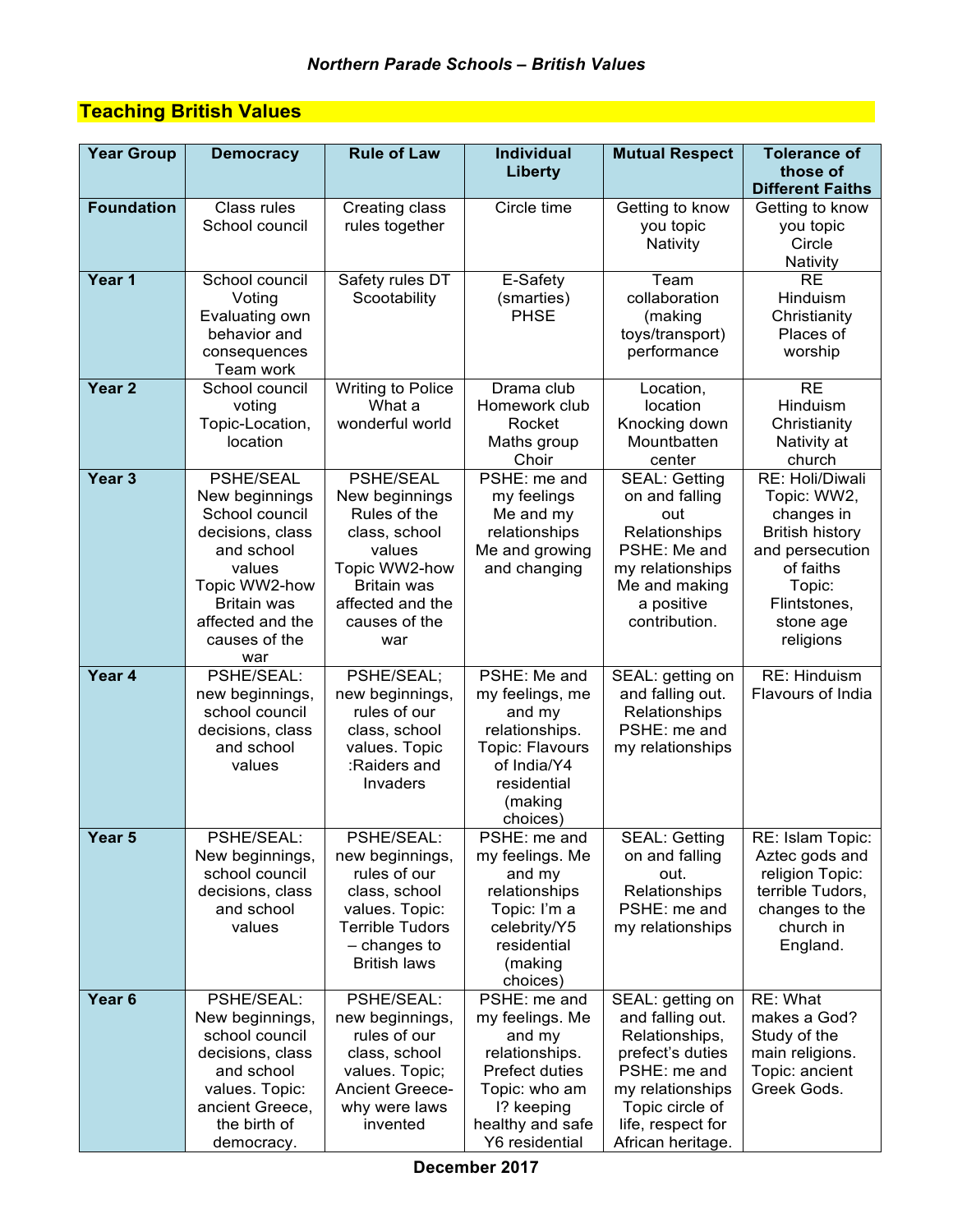#### **Role of Pupils**

Pupils will:

- be aware of and comply with this policy;
- **•** participate fully in all lessons;
- **participate in discussions concerning progress and attainment;**
- treat others, their work and equipment with respect;
- support the school Code of Conduct and guidance necessary to ensure the smooth running of the school;
- liaise with the school council;
- take part in questionnaires and surveys.

#### **Role of the School Council**

The School Council will be involved in:

- determining this policy with the Governing Body;
- discussing improvements to this policy during the school year;
- § organising surveys to gauge the thoughts of all pupils;

#### **Role of Parents/Carers**

Parents/carers will:

- be aware of and comply with this policy;
- be encouraged to take an active role in the life of the school by attending:
	- $\triangleright$  parents and open evenings
	- $\blacktriangleright$  parent-teacher consultations
	- $\triangleright$  school concerts
	- $\triangleright$  fundraising and social events
- be asked to take part periodic surveys conducted by the school;
- ensure regular and punctual attendance;
- join the school in celebrating success of their child's learning;
- support the school Code of Conduct and guidance necessary to ensure smooth running of the school;
- ensure correct school uniform is worn.

#### **Raising Awareness of this Policy**

We will raise awareness of this policy via:

- the School Handbook/Prospectus
- the school website
- the Staff Handbook
- meetings with school personnel
- **information displays in the main school entrance**

#### **Training**

All school personnel: